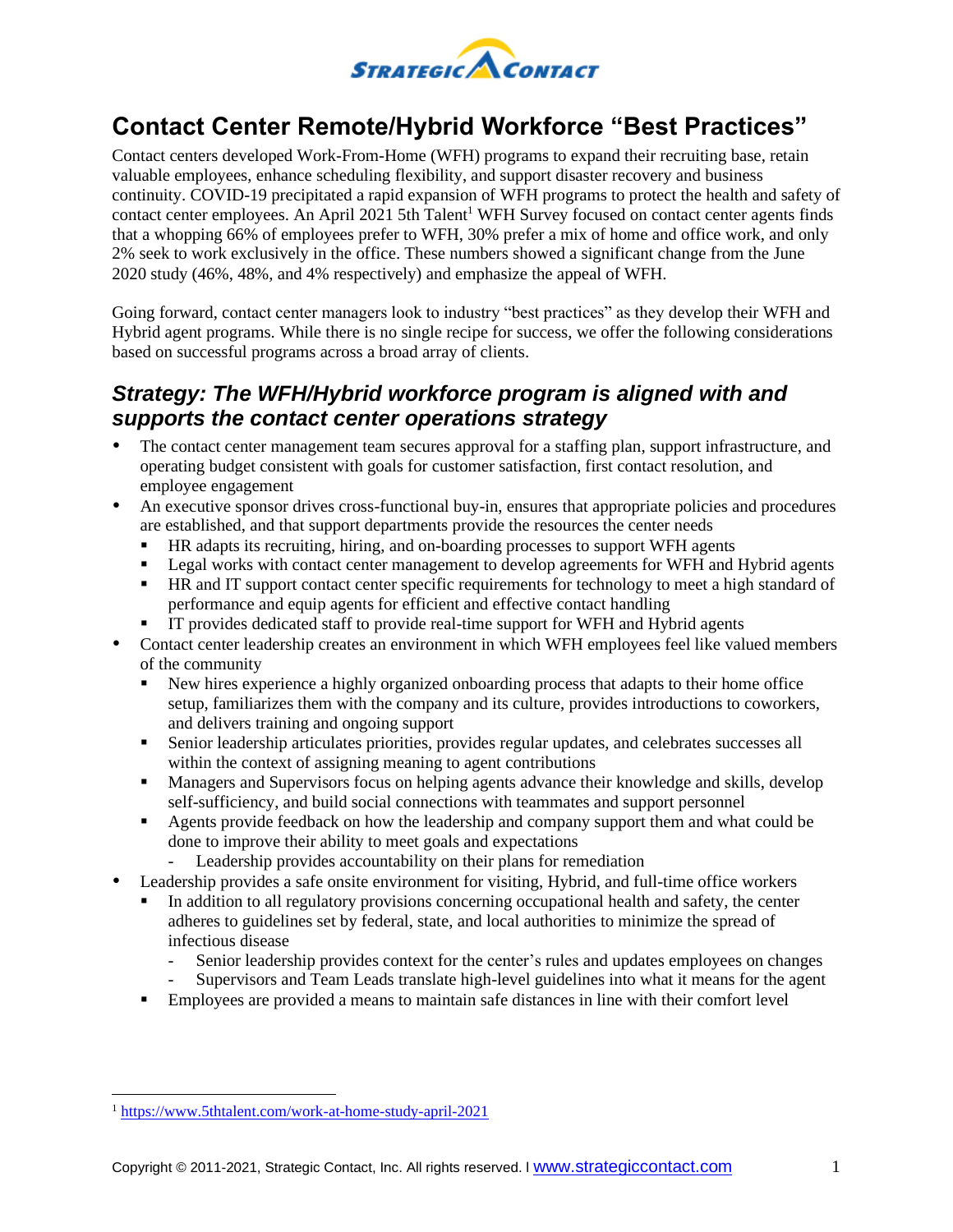

## *Personnel Selection: WFH and Hybrid workers have the appropriate skills, temperament, environment, and compensation*

- Centers extend their geographic coverage and recruiting sources to elevate the quality of their candidate pool and increase agility when responding to disasters/business disruption
- Centers leverage digital technology to evaluate resumes off job boards, engage with candidates, assess skills, and automate the recruiting workflow
	- Job simulation tools may enable candidates to observe the pace, systems, technical savvy, and soft skills required for the position
- The screening process selects qualified individuals who are capable of functioning with limited oversight and demonstrate:
	- Self-discipline and initiative
	- Organizational skills
	- Competency in first line technical support
	- A high degree of personal integrity
- Each WFH and Hybrid worker signs a formal WFH agreement that specifies start date, scheduled hours, environmental requirements (e.g., free of excess noise and distractions, lighting, ergonomics, safety), technology requirements, up-time requirements, metrics and performance standards, general WFH policies (e.g., security, off-hours use, home inspections)
- The compensation policy documents a clear rationale for any variances between onsite and WFH/Hybrid agents
	- Variances could tie to labor markets, division of work, and/or technical requirements (e.g., subsidies for home Internet bandwidth)
	- WFH/Hybrid workers participate in incentive programs (aligned with onsite workers)

## *Personnel Management: Operational policies and procedures provide the means for WFH and Hybrid workers to be successful*

- Onboarding
	- The center follows a formal process for setting up the home office, testing all systems and network performance, and ensuring that new hires are ready for their first day of training
	- New hires receive an online resource guide with all policies and procedures as well as contacts for HR, benefits, training, tech support, contact center leadership and support personnel
	- Introductory emails share new hire bios, fun facts, and descriptions of upcoming assignments, and employees are encouraged to connect with new hires during their initial weeks on the job
	- Supervisors and/or Team Leads use online tools to simulate "walking by the desks" of new hires
	- New hires are matched with seasoned co-workers who answer questions, provide guidance, and help integrate them into the corporate culture
- Training
	- All training modules follow proven adult learning methodologies with content tied to company goals, performance metrics, and the customer experience
	- **EXECUTE:** Distance learning is designed to maximize employee engagement
		- Instructor-led modules support whiteboard, real-time interaction, screen share, surveys, hand raise, chat, voice participation, group breakout, quizzes, recording
		- Each 90-minute session comes with a 10-minute break; "lectures" are capped at 30 minutes
		- Break-out sessions encourage participation in sample call assessments, role playing, and other team exercises
		- Fun exercises reinforce key points (e.g., CC Jeopardy, scavenger hunts, gamification)
		- Teach-back modules give participants the opportunity to demonstrate that they have grasped the contents of each module